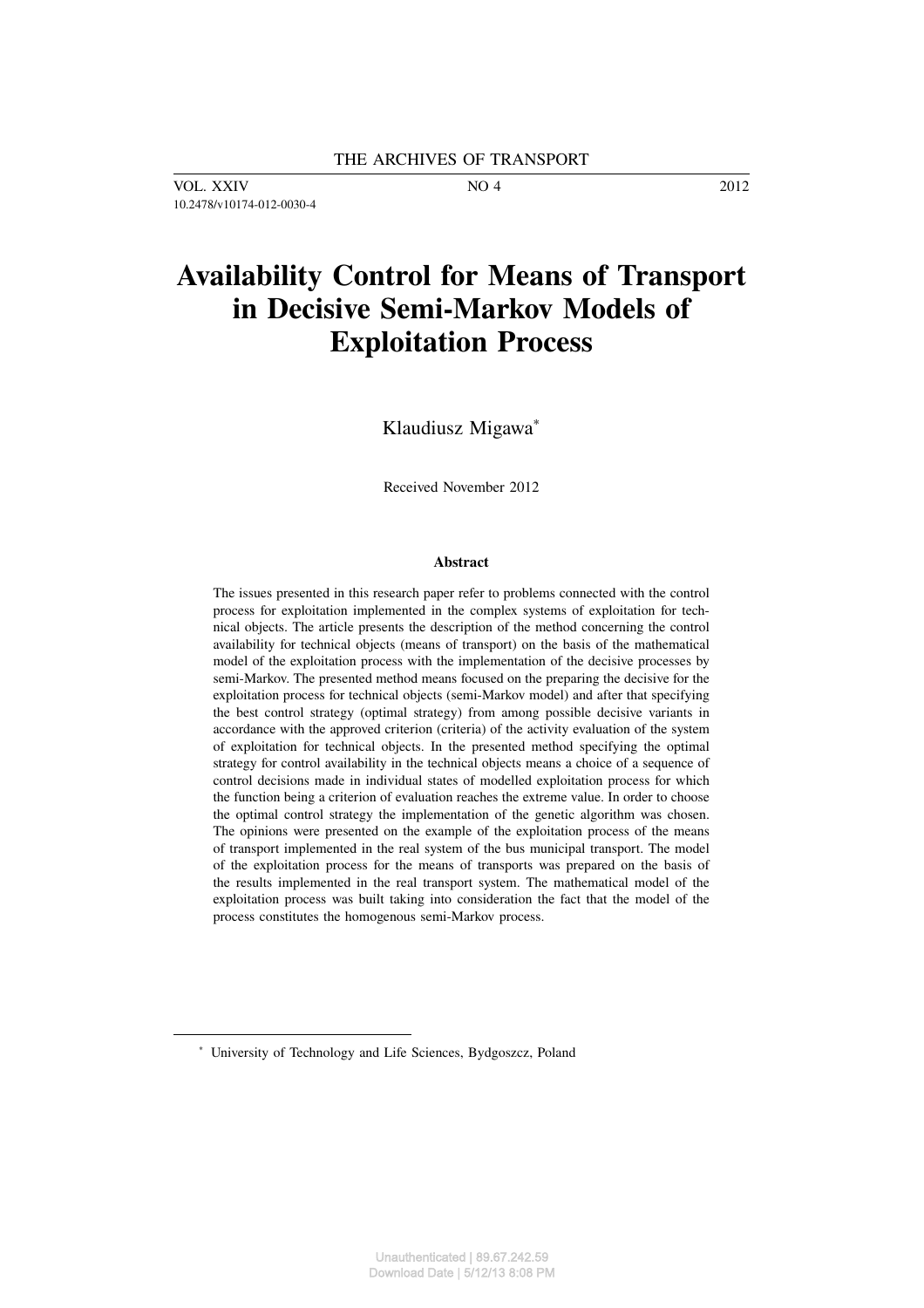#### **1. Introduction**

Providing high effectiveness of activity for complex exploitation systems of the technical objects is possible only in case when the control decisions are sensible and made by the decision-makers for the system. In the systems in which the implemented exploitation process for technical objects is complex the choice of rational control decisions among from possible decisive variants is a difficult and complicated issue. In the real complex exploitation systems for the technical objects the process of making control decisions should be implemented with the use of proper methods and mathematical tools. This means no in the "intuitive" system based only on knowledge and experience of the decision-makers. The implementation of proper mathematical methods to control the exploitation process makes the choice of sensible control decisions easier. In this way the proper and effective implementation of the tasks ascribed to the system is provided.

In order to provide the proper decisive process the assisting tools are implemented. They include various types of decisive models where the key element is the mathematical model of the exploitation process for the exploitation of technical objects. The mathematical preparation for the model of the exploitation process for technical objects (means of transport) provides easier analysis of the process which is the basis for the evaluation and sensible control of the process [6, 8, 11]. Due to the random character of the factors having an impact on the course and effectiveness of the exploitation process for the means of transport implemented in the complex system the most mathematical modelling of the exploitation process use stochastic versions. Random process includes a wide implementation of Markov and semi-Markov process for modelling the exploitation process for technical objects [1, 7, 9, 14]. The implementation of the semi-Markov process allows to construct and analyze the mathematical model for the exploitation process. In case the variables characteristic for the states of the process are described in different ways than the exponential one.

The decisive (control) semi-Markov processes constitute a convenient mathematical tool which implementation makes the complicated process of making sensible control decisions easier in the complex exploitation systems for technical objects. In the literature concerning he issues of control for exploitation processes in technical objects there is a lot papers concerning both the theoretical description as well as examples of practical implementations of control semi-Markov processes [1, 2, 7, 15]. The research paper presents an example of the implementation of control semi-Markov processes to control availability in the exploitation system for the means of transport.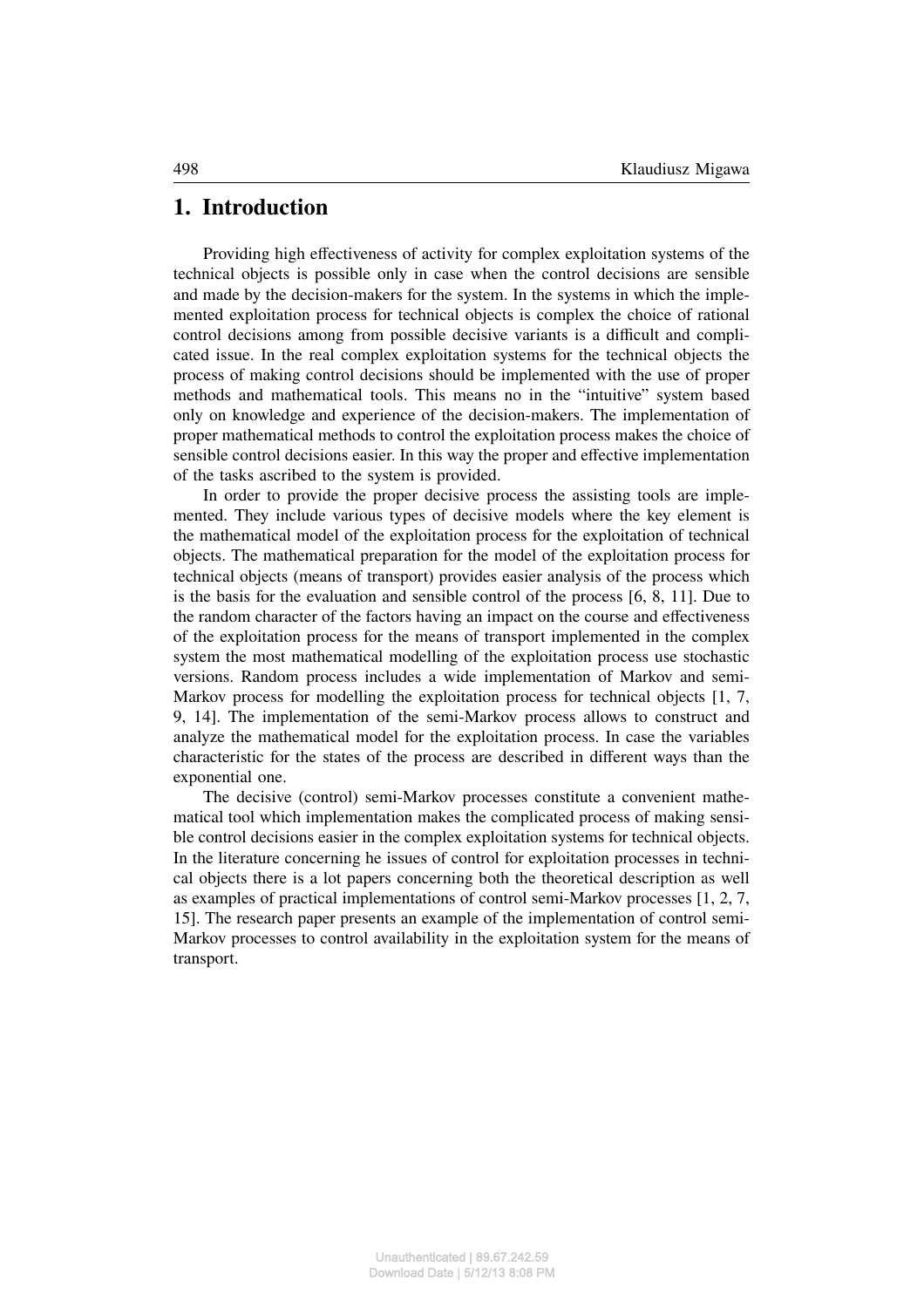### **2. Implementation of Decisive Semi-Markov Processes to Control Availability of the Means of Transport**

Due to the needs the decisive semi-Markov processes can be implemented for the mathematical formulating and solving a wide spectrum of problems referring to control the exploitation process in technical objects, including the economic analysis, risk managing and performance safety for complex technical systems as well as control of availability and reliability of operated technical objects (means of transport) [1, 2, 7, 13].

The decisive semi-Markov process is a stochastic process  $\{X(t): t \geq 0\}$ , the implementation of which depends on the decisions made at the beginning of the process  $t_0$  and at the moments of changing the process  $t_1, t_2, \ldots, t_n, \ldots$ . At work it is assumed that the analyzed semi-Markov process possess a limited number of states  $i = 1, 2, \ldots, m$ . Then:

$$
D_i = \left\{ d_i^{(1)}(t_n), d_i^{(2)}(t_n), ..., d_i^{(k)}(t_n) \right\}
$$
 (1)

means a set of all possible control decisions which can be implemented in *i*-state of the process at the moment of  $t_n$ , where  $d_i^{(k)}$  $i^{(k)}(t_n)$  means *k*-control decision made in *i*-state of the process, at the moment of  $t_n$ . In case of implementation of the decisive semi-Markov processes making the decision at the moment of  $t_n$ , *k*-controlling decision in *i*-state of the process means a choice of *i*-verse of the core of the matrix from the following set:

$$
\left\{ Q_{ij}^{(k)}(t) : t \ge 0, \ d_i^{(k)}(t_n) \in D_i, \ i, j \in S \right\},\tag{2}
$$

where

$$
Q_{ij}^{(k)}(t) = p_{ij}^{(k)} \cdot F_{ij}^{(k)}(t).
$$
 (3)

The choice of the *i*-verse of the core of the process specifies the probabilistic mechanism of evolution of the process in the period of time  $\langle t_n, t_{n+1} \rangle$ . This means that for the semi-Markov process, in case of the change of the state of the process from one into *i*-one (entry to the *i*-state of the process) at the moment  $t_n$ , the decision is made  $d_i^{(k)}$ *i*(*k*) (*t<sub>n</sub>*) ∈ *D<sub><i>i*</sub> and according to the schedule  $\left(p_{ij}^{(k)}: j \in S\right)$  *j*-state of the process is generated, which is entered at the moment of  $t_{n+1}$ . At the same time, in accordance with the schedule specified by the distributor  $F_{ij}^{(k)}(t)$ , the length of the period of time is generated  $\langle t_n, t_{n+1} \rangle$  to leave the *i*-state of the process, when the next state is the *j*-state. Then as the strategy we understand the  $\delta$  sequence, where the words are the vectors, comprising of the decision  $d_i^{(k)}$  $\int_{i}^{(k)} (t_n)$  made in the following moments of the  $t_n$  changes of the state of the process  $X(t)$ :

$$
\delta = \left\{ \left[ d_1^{(k)}(t_n), d_2^{(k)}(t_n), ..., d_m^{(k)}(t_n) \right] : n = 0, 1, 2, ... \right\}
$$
 (4)

The  $\delta$  strategy is named a stationary strategy in case when the decisions made in the following stages of the process do not depend on the moment  $t_n$ , in which they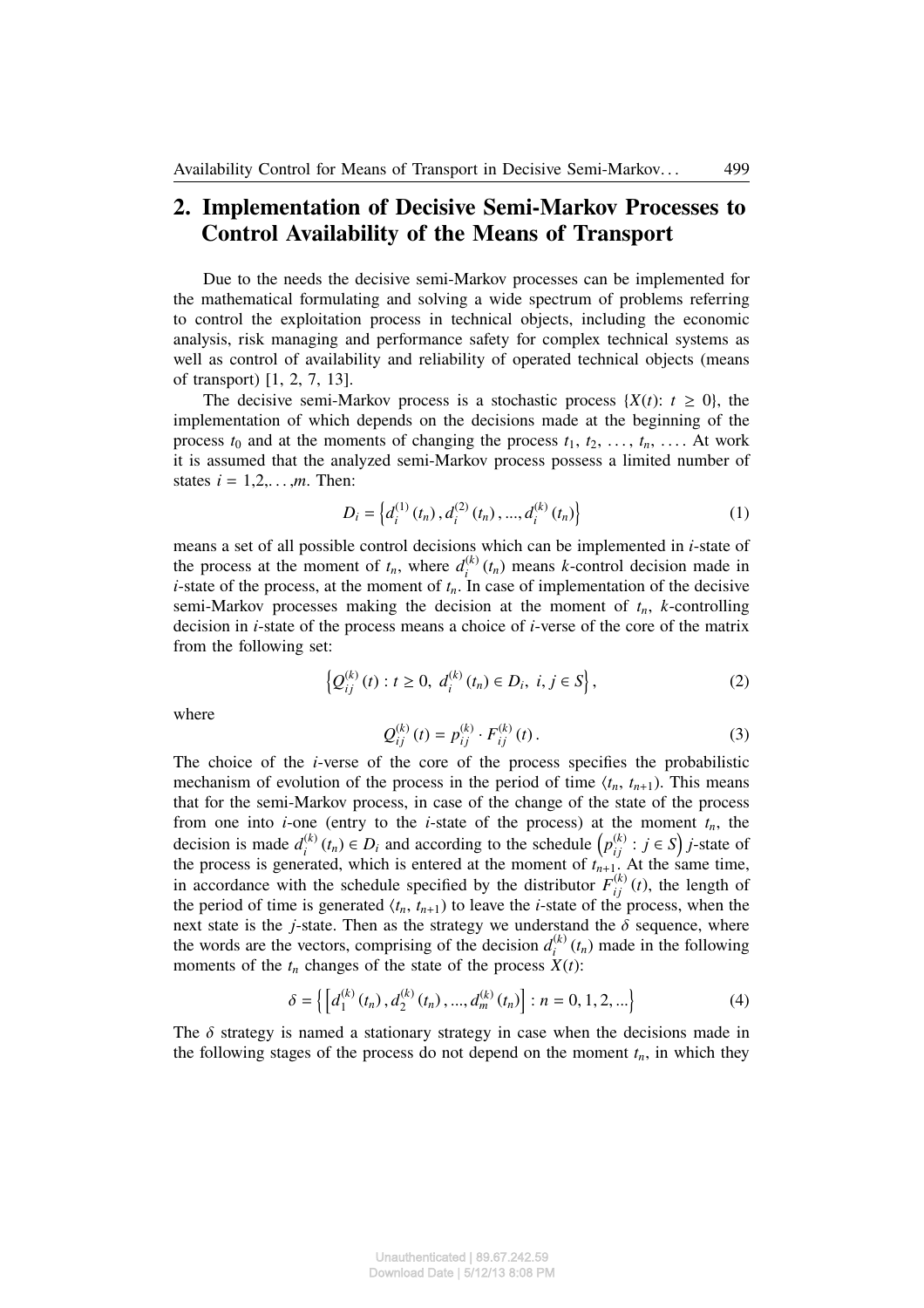are made which means in  $d_i^{(k)}$  $d_i^{(k)}(t_n) = d_i^{(k)}$  $i^{(k)}$ . In this case the semi-Markov process is the homogenous process and the control strategy is presented in the following way:

$$
\delta = \left[ d_1^{(k)}, d_2^{(k)}, ..., d_m^{(k)} \right] \tag{5}
$$

The choice of the proper control strategy  $\delta$  named the optimal strategy  $\delta^*$  refers to the situation when the function being the criterion of the choice of the optima strategy takes an extreme value (minimal or maximal). In case of implementing decisive semi-Markov processes to control availability of the technical objects (means of transport) the criteria function can be the function describing availability of individual technical object  $G^{OT}$ . The choice of the optimal strategy  $\delta^*$  is made on the basis of the following criterion:

$$
G^{OT}(\delta^*) = \max_{\delta} \left[ G^{OT}(\delta) \right] \tag{6}
$$

## **3. Availability of the Means of Transport Established on the Basis of the Semi-Markov Model of Exploitation Process**

In order to implement the decisive semi-Markov processes to control availability of the means of transport, operated in the analyzed system of the bus municipal transport the mathematical model of the exploitation process was prepared. The mathematical model of the exploitation process for the means of transport was extended on the basis of the incidental model of the exploitation process with the use of the theory of the semi-Markov's systems. The mathematical model for the exploitation process constitutes the basis for evaluation availability of the implemented means of transport.

#### **3.1. Incidental model of the exploitation process for the means of transport**

The incidental model of the exploitation process was extender on the basis of the analysis of the space of states and exploitative events concerning the operated means of transport in the real, analyzed municipal bus transport system. In the result of the identification of the analyzed transport system and the implemented, multi-stage exploitation process the essential exploitation states of the process and possible changes from one into another were determined. The prepared incidental model of the exploitation process for the means of transport is presented by means of a graph drawn in the Figure 1.

The analyzed model of the exploitation process distinguishes the following exploitation states for the means of transport: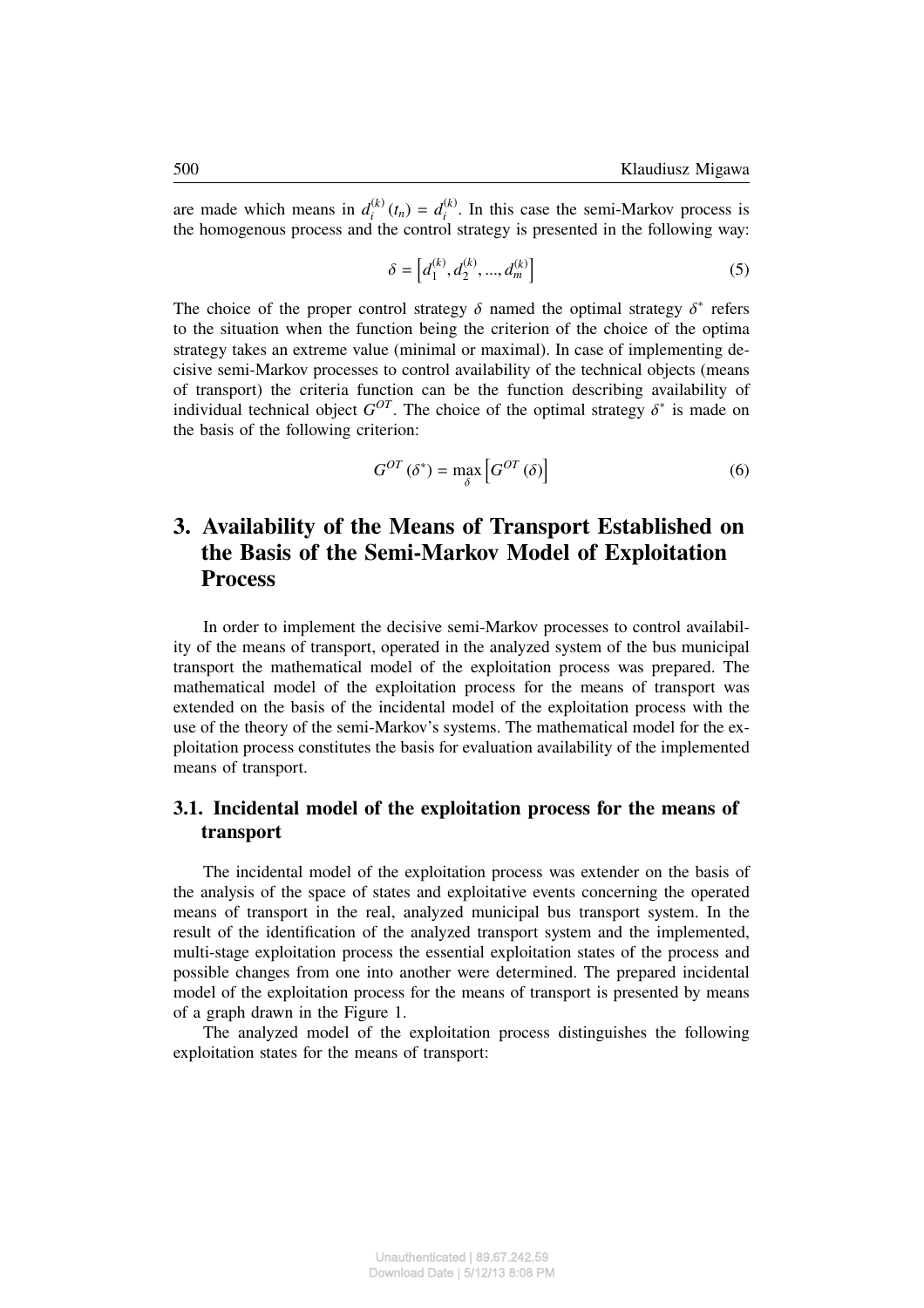- $S_1$  waiting for the implementation of the task in the bus depot,
- $S_2$  preparing the bus depot for without the loss of the bus ride,
- $S_3$  implementation of the transport task,
- $S_4$  damage during the implementation of the transport task,
- $S<sub>5</sub>$  diagnosis by technical emergency team,
- $S_6$  repair made by the technical emergency team without looping the ride,
- $S_7$  repair made by the technical emergency team with a loss of a ride,
- $S_8$  waiting for the implementation of the task after the repair made by the technical emergency team,
- $S_9$  emergency exit,
- $S_{10}$  waiting for an entry to the sub-system for providing qualification,
- $S_{11}$  tanking up,
- $S_{12}$  implementation of service on the operating day,
- $S_{13}$  implementation of the periodical technical service,
- $S_{14}$  diagnosis before the repair in the subsystem for providing qualification,
- $S_{15}$  repair in the subsystem for providing qualification,
- $S_{16}$  diagnosis after the repair in the subsystem for providing qualification.



Fig. 1. Graph orientated to imitate the exploitation process for the means of transport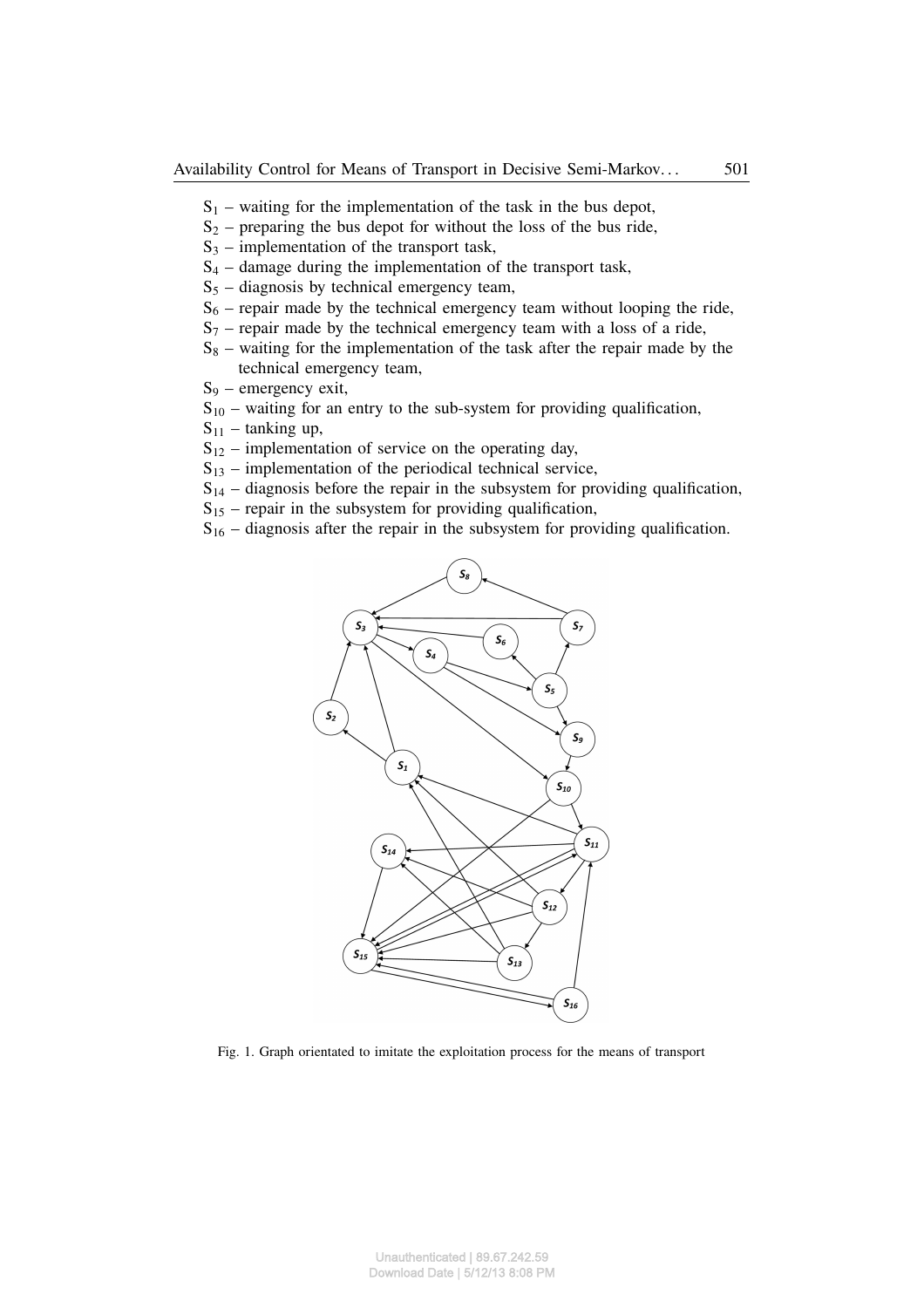#### **3.2. Semi-Markov model for the exploitation process of the means of transport**

The semi-Markov process  $X(t)$  is the process where times between the following changes of the states of the process have numerous layout of probability and moving from one state into another depends only on the current state of the process.

During the implementation of the semi-Markov processes to the mathematical modelling of the exploitation process for the means of transport the following guidelines were approved:

- the modelled exploitation process possess a limited number of states  $S_i$ ,  $i =$  $1, 2, \ldots, 16,$
- if the technical object at the moment *t* is in the state  $S_i$ , to  $X(t) = i$ , where  $i =$  $1, 2, \ldots, 16,$
- the random  $X(t)$  being the mathematical model of the exploitation process is the homogeneous process,
- at the moment  $t = 0$  the process is in the state  $S_1$  ( $S_1$  is the initial state).

The homogeneous semi-Markov process is clearly specified when the initial layout of the process and the core are provided. On the basis of the approved guidelines and on the basis of the graph prepared according to the Figure 1, the initial layout has the following form:  $\overline{a}$ 

$$
p_i(0) = \begin{cases} 1, & \text{if } i = 1 \\ 0, & \text{if } i \neq 1 \end{cases},
$$
 (7)

where:

$$
p_i(0) = P\{X(0) = i\}, \quad i = 1, 2, ..., 16,
$$
\n(8)

and the core of the process possess the following form  $Q(t)$ :

|          | $\bf{0}$      | $Q_{1,2}(t)$ | $Q_{1,3}(t)$ | 0            | 0            | $\bf{0}$     | 0            | $\bf{0}$     | $\bf{0}$     | $\bf{0}$      | 0                    | 0             | 0              | 0                             | 0              | 0              |     |
|----------|---------------|--------------|--------------|--------------|--------------|--------------|--------------|--------------|--------------|---------------|----------------------|---------------|----------------|-------------------------------|----------------|----------------|-----|
|          | $\theta$      | $\pmb{0}$    | $Q_{2,3}(t)$ | $\bf{0}$     | 0            | $\bf{0}$     | 0            | $\bf{0}$     | $\bf{0}$     | $\bf{0}$      | 0                    | 0             | $\bf{0}$       | 0                             | 0              | 0              |     |
|          | $\theta$      | $\bf{0}$     | $\bf{0}$     | $Q_{3,4}(t)$ | $\bf{0}$     | $\mathbf{0}$ | 0            | $\bf{0}$     | $\bf{0}$     | $Q_{3,10}(t)$ | 0                    | $\bf{0}$      | $\bf{0}$       | $\theta$                      | 0              | 0              |     |
|          | $\bf{0}$      | $\bf{0}$     | $\bf{0}$     | $\pmb{0}$    | $Q_{4,5}(t)$ | $\bf{0}$     | $\bf{0}$     | $\bf{0}$     | $Q_{4,9}(t)$ | $\bf{0}$      | 0                    | 0             | 0              | 0                             | 0              | 0              |     |
|          | $\mathbf{0}$  | $\bf{0}$     | $\bf{0}$     | 0            | $\bf{0}$     | $Q_{5,6}(t)$ | $Q_{5,7}(t)$ | $\pmb{0}$    | $Q_{5,9}(t)$ | $\bf{0}$      | 0                    | 0             | $\bf{0}$       | 0                             | 0              | $\pmb{0}$      | (9) |
|          | $\theta$      | $\bf{0}$     | $Q_{6,3}(t)$ | 0            | $\bf{0}$     | $\bf{0}$     | $\mathbf{0}$ | $\bf{0}$     | $\bf{0}$     | $\mathbf{0}$  | 0                    | $\bf{0}$      | $\bf{0}$       | $\theta$                      | $\bf{0}$       | $\bf{0}$       |     |
|          | $\bf{0}$      | $\bf{0}$     | $Q_{7,3}(t)$ | 0            | 0            | $\bf{0}$     | $\bf{0}$     | $Q_{7,8}(t)$ | $\bf{0}$     | $\bf{0}$      | 0                    | 0             | $\bf{0}$       | 0                             | $\bf{0}$       | $\bf{0}$       |     |
|          | $\theta$      | 0            | $Q_{8,3}(t)$ | 0            | $\bf{0}$     | 0            | $\theta$     | $\bf{0}$     | $\bf{0}$     | $\mathbf{0}$  | 0                    | 0             | $\bf{0}$       | 0                             | 0              | 0              |     |
| $Q(t)$ = | $\theta$      | $\theta$     | $\mathbf{0}$ | 0            | $\mathbf{0}$ | $\bf{0}$     | 0            | $\bf{0}$     | $\bf{0}$     | $Q_{9,10}(t)$ | $\bf{0}$             | $\bf{0}$      | $\bf{0}$       | 0                             | $\bf{0}$       | $\bf{0}$       |     |
|          | $\bf{0}$      | $\bf{0}$     | $\theta$     | 0            | $\bf{0}$     | $\bf{0}$     | $\theta$     | $\bf{0}$     | $\bf{0}$     | $\pmb{0}$     | $Q_{10,11}(t)$       | $\bf{0}$      | 0              | $\bf{0}$                      | $Q_{10,15}(t)$ | $\bf{0}$       |     |
|          | $Q_{1,1}(t)$  | $\bf{0}$     | $\mathbf{0}$ | 0            | 0            | $\bf{0}$     | 0            | $\bf{0}$     | $\bf{0}$     | $\bf{0}$      | 0                    | $Q_{1,12}(t)$ | $\bf{0}$       | $Q_{11,14}(t)$                | $Q_{11,15}(t)$ | $\bf{0}$       |     |
|          | $Q_{12,1}(t)$ | $\bf{0}$     | $\Omega$     | 0            | 0            | $\bf{0}$     | 0            | $\bf{0}$     | $\bf{0}$     | $\bf{0}$      | 0                    | $\bf{0}$      | $Q_{12,13}(t)$ | $Q_{12,14}(t)$ $Q_{12,15}(t)$ |                | 0              |     |
|          | $Q_{13,1}(t)$ | $\bf{0}$     | 0            | 0            | $\bf{0}$     | $\mathbf{0}$ | 0            | $\bf{0}$     | $\bf{0}$     | $\bf{0}$      | 0                    | $\bf{0}$      | $\bf{0}$       | $Q_{13,14}(t)$                | $Q_{13,15}(t)$ | 0              |     |
|          | $\bf{0}$      | $\bf{0}$     | 0            | 0            | $\bf{0}$     | $\bf{0}$     | 0            | $\bf{0}$     | $\bf{0}$     | $\bf{0}$      | 0                    | $\bf{0}$      | $\bf{0}$       | $\bf{0}$                      | $Q_{14,15}(t)$ | $\bf{0}$       |     |
|          | $\bf{0}$      | $\bf{0}$     | 0            | 0            | $\bf{0}$     | $\bf{0}$     | $\theta$     | $\theta$     | $\bf{0}$     | $\bf{0}$      | $Q_{15,11}(t)$       | $\bf{0}$      | $\bf{0}$       | $\bf{0}$                      | $\bf{0}$       | $Q_{15,16}(t)$ |     |
|          | $\theta$      | $\bf{0}$     |              | 0            | 0            | $\pmb{0}$    | 0            | 0            | $\bf{0}$     | $\bf{0}$      | $Q_{\text{left}}(t)$ | $\bf{0}$      | 0              | $\bf{0}$                      | $Q_{16,15}(t)$ | $\bf{0}$       |     |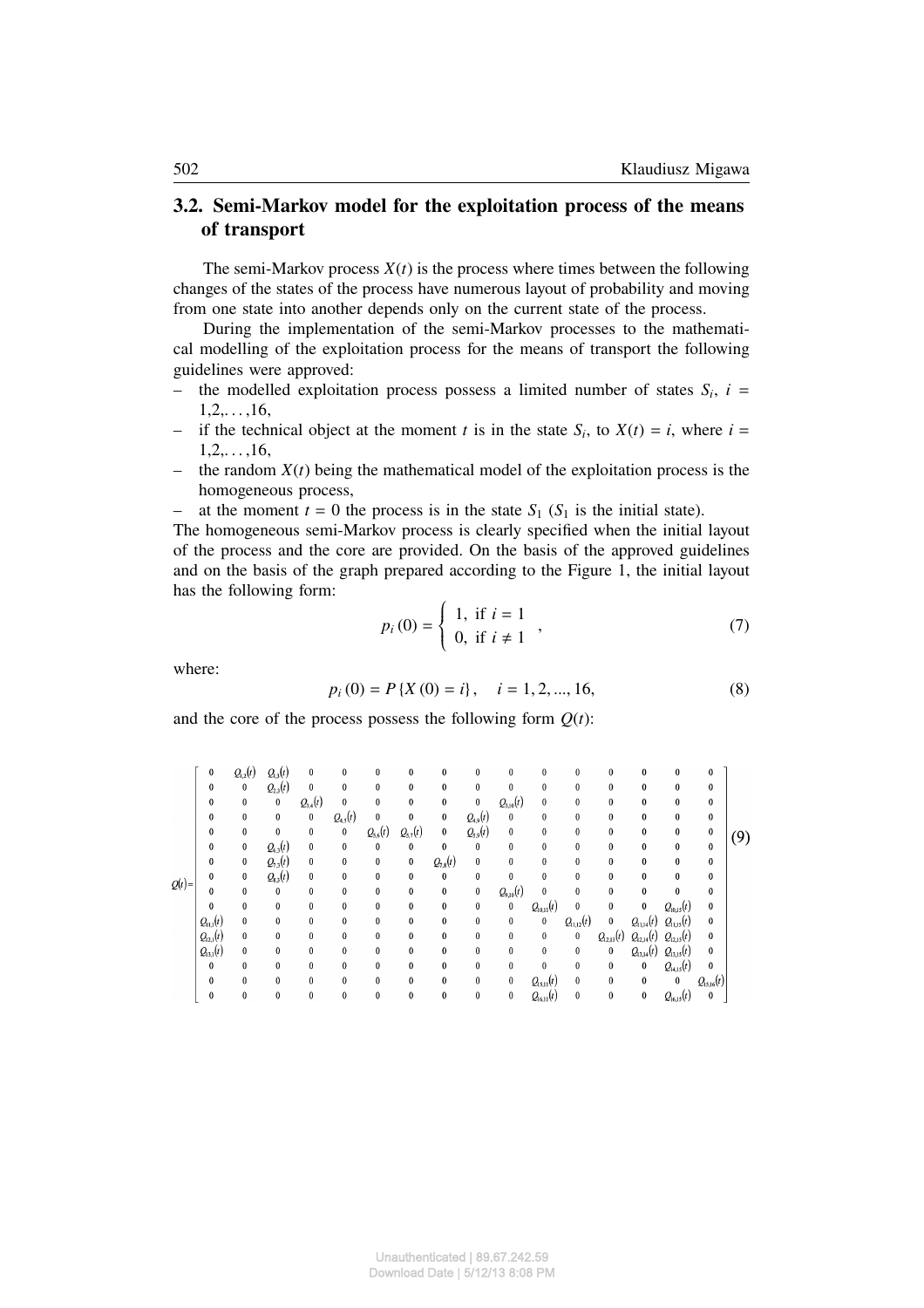where:

$$
Q_{ij}(t) = P\left\{X\left(\tau_{n+1}\right) = j, \tau_{n+1} - \tau_n \le t \middle| X\left(\tau_n\right) = i\right\}, \ \ i, j = 1, 2, ..., 16 \tag{10}
$$

means that the state of the semi-Markov process and its duration time depends only on the previous state and does not depend of the previous states and their duration times where  $\tau_1, \tau_2, \ldots, \tau_n$  can be any moments of time, such as  $\tau_1 < \tau_2 < \ldots < \tau_n$ and

$$
Q_{ij}(t) = p_{ij} \cdot F_{ij}(t) \tag{11}
$$

where:

 $p_{ij} = \lim_{i \to j} p_{ij}(t)$  – conditional probability to change the state from  $S_i$  into  $S_j$ ,  $F_{ij}$  (*t*)  $\rightarrow$  the distribution function of the random variable  $\Theta_{ij}$  meaning the duration time of the state  $S_i$ , on condition that the next stage will be the stage  $S_j$ , and the presented relationship:

$$
F_{ij}(t) = P\left\{\tau_{n+1} - \tau_n \le t \, |X(\tau_n) = i, X(\tau_{n+1}) = j\right\}, \quad i, j = 1, 2, \dots, 16 \tag{12}
$$

Therefore, in order to determine the boundary timetable for the semi-Markov process the following matrixes were constructed: *P* of probabilities for the states of changes and  $\Theta$  conditional duration times of the states of the process  $X(t)$ :

|       | $\boldsymbol{0}$ | $p_{1,2}$        | $p_{1,3}$        | $\boldsymbol{0}$ | $\bf{0}$         | 0         | 0                | 0                | $\boldsymbol{0}$ | 0                | $\boldsymbol{0}$ | $\boldsymbol{0}$ | $\boldsymbol{0}$ | 0           | $\boldsymbol{0}$ | 0                |      |
|-------|------------------|------------------|------------------|------------------|------------------|-----------|------------------|------------------|------------------|------------------|------------------|------------------|------------------|-------------|------------------|------------------|------|
|       | $\bf{0}$         | $\mathbf{0}$     | $p_{2,3}$        | 0                | $\bf{0}$         | 0         | 0                | 0                | $\bf{0}$         | $\boldsymbol{0}$ | $\mathbf{0}$     | $\mathbf{0}$     | $\boldsymbol{0}$ | 0           | $\bf{0}$         | $\bf{0}$         |      |
|       | $\boldsymbol{0}$ | $\boldsymbol{0}$ | $\bf{0}$         | $p_{3,4}$        | $\boldsymbol{0}$ | 0         | 0                | 0                | $\boldsymbol{0}$ | $p_{3,10}$       | 0                | 0                | $\boldsymbol{0}$ | 0           | 0                | 0                |      |
|       | $\bf{0}$         | $\boldsymbol{0}$ | $\bf{0}$         | $\bf{0}$         | $p_{4,5}$        | 0         | $\bf{0}$         | $\bf{0}$         | $p_{4,9}$        | $\boldsymbol{0}$ | $\boldsymbol{0}$ | $\mathbf{0}$     | $\boldsymbol{0}$ | 0           | $\bf{0}$         | $\boldsymbol{0}$ |      |
|       | $\mathbf{0}$     | $\boldsymbol{0}$ | $\bf{0}$         | $\bf{0}$         | $\boldsymbol{0}$ | $p_{5,6}$ | $p_{5,7}$        | 0                | $p_{5,9}$        | $\bf{0}$         | $\bf{0}$         | $\mathbf{0}$     | $\boldsymbol{0}$ | 0           | $\bf{0}$         | $\mathbf{0}$     |      |
|       | $\bf{0}$         | $\boldsymbol{0}$ | $p_{6,3}$        | $\boldsymbol{0}$ | $\bf{0}$         | 0         | $\bf{0}$         | $\bf{0}$         | $\boldsymbol{0}$ | $\boldsymbol{0}$ | $\boldsymbol{0}$ | $\bf{0}$         | $\boldsymbol{0}$ | 0           | $\bf{0}$         | 0                |      |
| $P =$ | $\bf{0}$         | $\boldsymbol{0}$ | $p_{7,3}$        | 0                | $\bf{0}$         | 0         | $\pmb{0}$        | $p_{7,8}$        | $\boldsymbol{0}$ | $\bf{0}$         | $\bf{0}$         | $\bf{0}$         | $\boldsymbol{0}$ | 0           | $\bf{0}$         | $\bf{0}$         |      |
|       | $\bf{0}$         | $\boldsymbol{0}$ | $p_{8,3}$        | 0                | 0                | 0         | 0                | 0                | $\bf{0}$         | $\bf{0}$         | $\mathbf{0}$     | 0                | $\boldsymbol{0}$ | 0           | $\bf{0}$         | $\boldsymbol{0}$ | (13) |
|       | $\bf{0}$         | $\boldsymbol{0}$ | $\boldsymbol{0}$ | $\bf{0}$         | $\bf{0}$         | 0         | $\boldsymbol{0}$ | $\boldsymbol{0}$ | $\boldsymbol{0}$ | $p_{9,10}$       | $\boldsymbol{0}$ | $\bf{0}$         | $\boldsymbol{0}$ | 0           | $\bf{0}$         | $\boldsymbol{0}$ |      |
|       | $\boldsymbol{0}$ | $\theta$         | $\bf{0}$         | $\bf{0}$         | $\bf{0}$         | 0         | $\boldsymbol{0}$ | 0                | $\boldsymbol{0}$ | $\pmb{0}$        | $p_{10,11}$      | $\boldsymbol{0}$ | $\boldsymbol{0}$ | $\bf{0}$    | $p_{10,15}$      | $\theta$         |      |
|       | $p_{11,1}$       | 0                | $\mathbf{0}$     | $\bf{0}$         | 0                | 0         | $\boldsymbol{0}$ | 0                | $\boldsymbol{0}$ | $\boldsymbol{0}$ | $\boldsymbol{0}$ | $p_{11,12}$      | 0                | $p_{11,14}$ | $p_{11,15}$      | 0                |      |
|       | $p_{12,1}$       | $\boldsymbol{0}$ | $\boldsymbol{0}$ | 0                | 0                | 0         | 0                | $\bf{0}$         | 0                | $\boldsymbol{0}$ | $\boldsymbol{0}$ | $\boldsymbol{0}$ | $p_{12,13}$      | $p_{12,14}$ | $p_{12,15}$      | 0                |      |
|       | $p_{13,1}$       | 0                | $\bf{0}$         | $\mathbf{0}$     | $\theta$         | $\bf{0}$  | $\bf{0}$         | $\bf{0}$         | $\bf{0}$         | $\bf{0}$         | $\theta$         | $\boldsymbol{0}$ | $\boldsymbol{0}$ | $p_{13,14}$ | $p_{13,15}$      | 0                |      |
|       | $\boldsymbol{0}$ | $\boldsymbol{0}$ | 0                | 0                | $\bf{0}$         | 0         | 0                | $\boldsymbol{0}$ | 0                | $\bf{0}$         | $\boldsymbol{0}$ | 0                | $\boldsymbol{0}$ | $\bf{0}$    | $p_{14,15}$      | 0                |      |
|       | $\bf{0}$         | $\mathbf{0}$     | $\mathbf{0}$     | $\bf{0}$         | $\bf{0}$         | 0         | 0                | 0                | $\bf{0}$         | $\boldsymbol{0}$ | $p_{15,11}$      | $\boldsymbol{0}$ | $\boldsymbol{0}$ | 0           | $\pmb{0}$        | $p_{15,16}$      |      |
|       | 0                | 0                | $\bf{0}$         | 0                | 0                | 0         | $\pmb{0}$        | 0                | $\pmb{0}$        | $\bf{0}$         | $p_{16.11}$      | 0                | $\boldsymbol{0}$ | $\pmb{0}$   | $p_{16.15}$      | $\pmb{0}$        |      |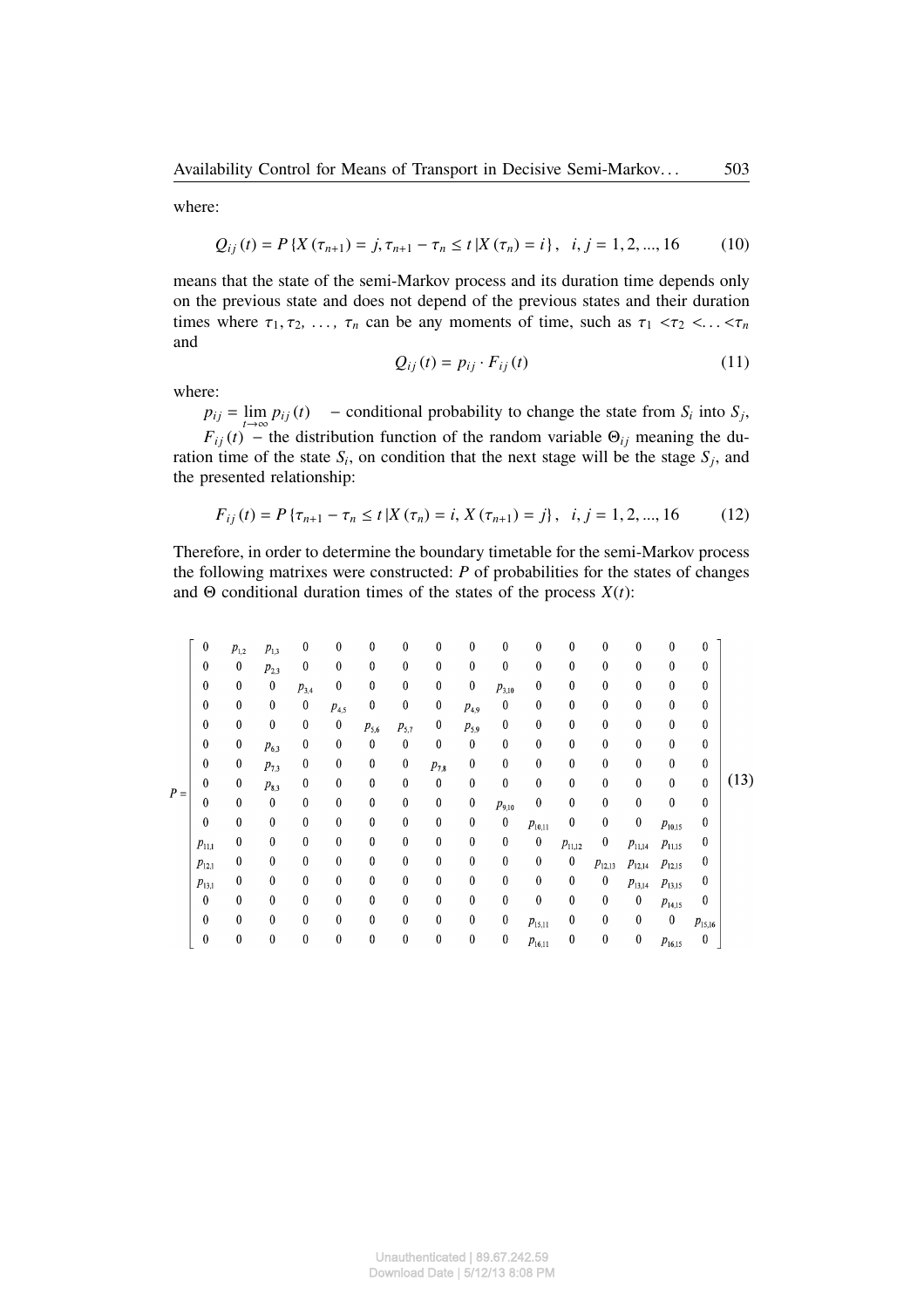|            | 0                                           | $\overline{\Theta}_{\! \! 1,2}$ | $\overline{\Theta}_{1,3}$                      | $\boldsymbol{0}$          | $\mathbf{0}$                                 | $\bf{0}$                                      | 0                         | 0                            | 0                                                       | $\boldsymbol{0}$                                       | $\bf{0}$                                           | $\bf{0}$                    | 0                           | $\boldsymbol{0}$                                  | $\boldsymbol{0}$                                 | 0                           |      |
|------------|---------------------------------------------|---------------------------------|------------------------------------------------|---------------------------|----------------------------------------------|-----------------------------------------------|---------------------------|------------------------------|---------------------------------------------------------|--------------------------------------------------------|----------------------------------------------------|-----------------------------|-----------------------------|---------------------------------------------------|--------------------------------------------------|-----------------------------|------|
|            | 0                                           | $\pmb{0}$                       | $\overline{\varTheta}_{\scriptscriptstyle2,3}$ | $\boldsymbol{0}$          | $\bf{0}$                                     | $\bf{0}$                                      | 0                         | 0                            | 0                                                       | $\boldsymbol{0}$                                       | $\bf{0}$                                           | $\bf{0}$                    | $\bf{0}$                    | 0                                                 | 0                                                | 0                           |      |
|            | 0                                           | $\bf{0}$                        | $\boldsymbol{0}$                               | $\overline{\Theta}_{3,4}$ | $\boldsymbol{0}$                             | $\bf{0}$                                      | 0                         | 0                            | $\pmb{0}$                                               | $\overline{\Theta}_{3,10}$                             | $\bf{0}$                                           | $\bf{0}$                    | $\bf{0}$                    | $\mathbf{0}$                                      | 0                                                | 0                           |      |
|            | $\boldsymbol{0}$                            | $\bf{0}$                        | $\boldsymbol{0}$                               | $\pmb{0}$                 | $\overline{\Theta}_{\scriptscriptstyle 4,5}$ | $\bf{0}$                                      | $\boldsymbol{0}$          | 0                            | $\overline{\Theta}_{4,9}$                               | $\bf{0}$                                               | $\boldsymbol{0}$                                   | $\bf{0}$                    | $\bf{0}$                    | $\boldsymbol{0}$                                  | $\boldsymbol{0}$                                 | 0                           | (14) |
|            | $\bf{0}$                                    | 0                               | $\bf{0}$                                       | $\bf{0}$                  | $\bf{0}$                                     | $\overline{\Theta}_{\scriptscriptstyle{5,6}}$ | $\overline{\Theta}_{5,7}$ | 0                            | $\overline{\varTheta}_{\scriptscriptstyle\mathsf{5,9}}$ | $\bf{0}$                                               | $\bf{0}$                                           | $\bf{0}$                    | $\bf{0}$                    | $\boldsymbol{0}$                                  | $\boldsymbol{0}$                                 | 0                           |      |
| $\Theta =$ | 0                                           | $\bf{0}$                        | $\overline{\varTheta}_{6,3}$                   | $\mathbf{0}$              | $\boldsymbol{0}$                             | $\pmb{0}$                                     | 0                         | 0                            | $\pmb{0}$                                               | $\boldsymbol{0}$                                       | $\bf{0}$                                           | $\bf{0}$                    | $\mathbf{0}$                | 0                                                 | 0                                                | $\boldsymbol{0}$            |      |
|            | 0                                           | $\bf{0}$                        | $\overline{\varTheta}_{7,3}$                   | $\bf{0}$                  | $\boldsymbol{0}$                             | $\bf{0}$                                      | $\boldsymbol{0}$          | $\overline{\varTheta}_{7,8}$ | $\pmb{0}$                                               | $\bf{0}$                                               | 0                                                  | $\bf{0}$                    | $\boldsymbol{0}$            | $\bf{0}$                                          | 0                                                | 0                           |      |
|            | $\boldsymbol{0}$                            | $\pmb{0}$                       | $\overline{\Theta}_{\!\scriptscriptstyle 8,3}$ | $\boldsymbol{0}$          | $\boldsymbol{0}$                             | $\boldsymbol{0}$                              | $\bf{0}$                  | 0                            | $\boldsymbol{0}$                                        | $\bf{0}$                                               | $\bf{0}$                                           | $\bf{0}$                    | $\mathbf{0}$                | $\bf{0}$                                          | $\boldsymbol{0}$                                 | $\mathbf{0}$                |      |
|            | 0                                           | $\bf{0}$                        | $\boldsymbol{0}$                               | $\boldsymbol{0}$          | $\boldsymbol{0}$                             | 0                                             | 0                         | 0                            | $\boldsymbol{0}$                                        | $\overline{\varTheta}_{\!{\mathfrak{g}},\mathfrak{g}}$ | $\boldsymbol{0}$                                   | $\bf{0}$                    | $\bf{0}$                    | $\bf{0}$                                          | $\mathbf{0}$                                     | $\boldsymbol{0}$            |      |
|            | $\bf{0}$                                    | $\bf{0}$                        | $\bf{0}$                                       | $\bf{0}$                  | $\bf{0}$                                     | 0                                             | 0                         | 0                            | $\pmb{0}$                                               | $\pmb{0}$                                              | $\overline{\varTheta}_{\scriptscriptstyle 10,11}$  | $\bf{0}$                    | $\bf{0}$                    | $\bf{0}$                                          | $\overline{\Theta}_{10,15}$                      | 0                           |      |
|            | $\overline{\Theta}_{11,1}$                  | $\bf{0}$                        | $\boldsymbol{0}$                               | $\boldsymbol{0}$          | $\boldsymbol{0}$                             | $\bf{0}$                                      | $\boldsymbol{0}$          | 0                            | 0                                                       | $\boldsymbol{0}$                                       | $\boldsymbol{0}$                                   | $\overline{\Theta}_{11,12}$ | $\boldsymbol{0}$            | $\overline{\varTheta}_{\scriptscriptstyle 11,14}$ | $\overline{\Theta}_{11,15}$                      | $\bf{0}$                    |      |
|            | ${}^{\dagger}\, \overline{\Theta}_{\!12,1}$ | $\bf{0}$                        | 0                                              | $\bf{0}$                  | $\bf{0}$                                     | 0                                             | 0                         | 0                            | $\boldsymbol{0}$                                        | 0                                                      | $\bf{0}$                                           | $\bf{0}$                    | $\overline{\Theta}_{12,13}$ | $\overline{\Theta}_{12,14}$                       | $\overline{\Theta}_{\scriptscriptstyle 12,15}$   | 0                           |      |
|            | $\overline{\Theta}_{13,1}$                  | $\bf{0}$                        | $\bf{0}$                                       | $\bf{0}$                  | $\boldsymbol{0}$                             | $\boldsymbol{0}$                              | 0                         | 0                            | $\boldsymbol{0}$                                        | $\boldsymbol{0}$                                       | $\bf{0}$                                           | $\bf{0}$                    | $\pmb{0}$                   | $\overline{\Theta}_{13,14}$                       | $\overline{\Theta}_{\scriptscriptstyle \!13,15}$ | 0                           |      |
|            | $\pmb{0}$                                   | $\bf{0}$                        | 0                                              | $\bf{0}$                  | $\boldsymbol{0}$                             | $\boldsymbol{0}$                              | $\boldsymbol{0}$          | 0                            | $\boldsymbol{0}$                                        | $\boldsymbol{0}$                                       | $\boldsymbol{0}$                                   | $\bf{0}$                    | $\boldsymbol{0}$            | $\pmb{0}$                                         | $\bar{\varTheta}_{\scriptscriptstyle{14,15}}$    | 0                           |      |
|            | $\bf{0}$                                    | $\bf{0}$                        | $\bf{0}$                                       | $\bf{0}$                  | $\bf{0}$                                     | $\bf{0}$                                      | $\pmb{0}$                 | 0                            | $\bf{0}$                                                | $\bf{0}$                                               | $\overline{\Theta}_{15,11}$                        | $\bf{0}$                    | $\bf{0}$                    | $\bf{0}$                                          | $\boldsymbol{0}$                                 | $\overline{\Theta}_{15,16}$ |      |
|            | $\boldsymbol{0}$                            | $\boldsymbol{0}$                | $\bf{0}$                                       | $\boldsymbol{0}$          | $\boldsymbol{0}$                             | $\boldsymbol{0}$                              | $\mathbf{0}$              | 0                            | $\boldsymbol{0}$                                        | $\pmb{0}$                                              | $\overline{\varTheta}_{\scriptscriptstyle{16,11}}$ | $\boldsymbol{0}$            | $\bf{0}$                    | $\bf{0}$                                          | $\overline{\Theta}_{16,15}$                      | $\boldsymbol{0}$            |      |

Therefore, the boundary probability  $p_i^*$  for staining in the states of the semi-Markov processes can be determined on the basis of the boundary statement for the semi-Markov process [3, 6], in accordance with the following pattern:

$$
p_i^* = \lim_{t \to \infty} p_i(t) = \frac{\pi_i \cdot E(\Theta_i)}{\sum_{i \in S} \pi_i \cdot E(\Theta_i)}
$$
(15)

where:

probabilities  $\pi_i$ ,  $i \in S$  constitute the stationary layout of the implemented Markov's chain in the process which fulfils the system of linear equations:

$$
\sum_{i \in S} \pi_i \cdot p_{ij} = \pi_j, \quad j \in S, \sum_{i \in S} \pi_i = 1
$$
 (16)

 $E(\Theta_i)$ ,  $i \in S$  – values for unconditional expected values for duration times of the states of the process:

$$
E(\Theta_i) = \int_{0}^{\infty} t d \left[ \sum_{j} F_{ij}(t) \right], \quad i, j = 1, 2, ..., 16
$$
 (17)

estimated for the average values  $\Theta_i$ , on the basis of the *P* matrix and  $\Theta$  matrix, according to the following relationship:

$$
\overline{\Theta_i} = \sum_i p_{ij} \cdot \overline{\Theta}_{ij}, \quad i, j = 1, 2, ..., 16
$$
 (18)

In order to determine availability for the technical objects (means of transport) on the basis of the semi-Markov model of the exploitation process the exploitation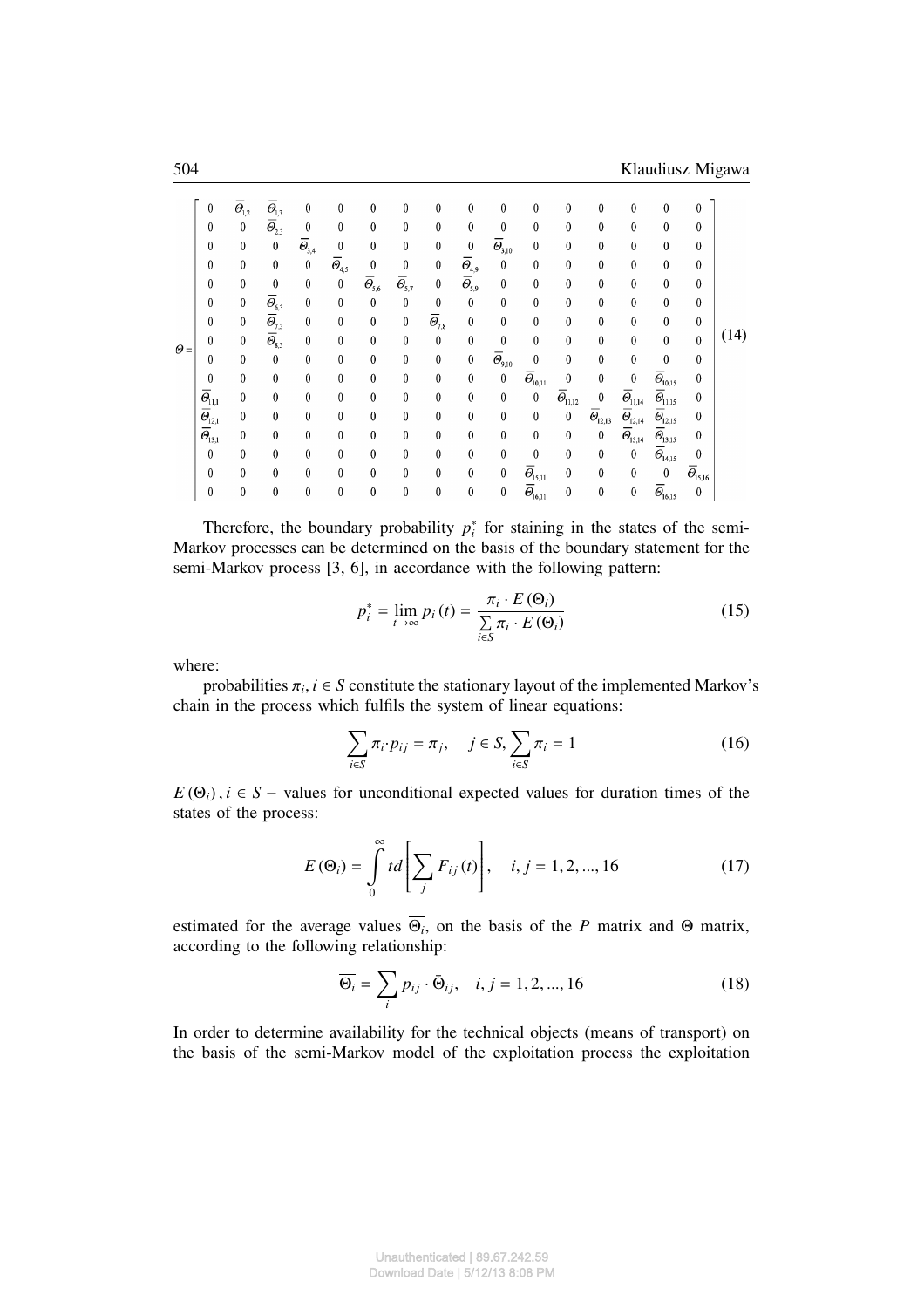states of the technical object should be divided into the states of availability  $S_G$ and non-availability  $S_{NG}$  of the object for the assigned task. The presented model distinguishes the following states of availability for the technical object:

 $S_1$  – waiting for the implementation of the task in the bus depot,

 $S_2$  – preparing the bus depot for without the loss of the bus ride,

 $S_3$  – implementation of the transport task,

 $S_6$  – repair made by the technical emergency team without looping the ride,

 $S_8$  – waiting for the implementation of the task after the repair made by the technical emergency team.

In such case availability of the individual technical object is determined as a sum of boundary probabilities  $p_i^*$  of staying in the states of the modelled process, belonging to the set of the availability states  $S_G$  [3, 10, 14]:

$$
G^{OT} = \sum_{i} p_i^*, \text{ for } S_i \in S_G \tag{19}
$$

for the modelled exploitation process of the means of transport is amounts to the following:

$$
G^{OT} = p_1^* + p_2^* + p_3^* + p_6^* + p_8^*
$$
 (20)

# **4. Choosing the Optimal Strategy for Controlling Availability of the Means of Transport**

Taking into consideration the fact that in each modelled exploitation process sit was possible to implement one of two decisions, the number of control strategies to be implemented foe the presented model of the exploitation process of the means of transport amounts to  $2^{16} = 65,536$ . In case of complex models of the exploitation process of the technical objects, in order to determine the optimal control strategy it is essential to use the proper and effective methods and mathematical tools. At work, as the tool for choosing the optimal strategy  $\delta^*$  of controlling the availability of the means of transport, on the basis of the semi-Markov model of process exploitation the following genetic algorithm was implemented [4, 12]. General scheme of choice of the optimal strategy using genetic algorithm is presented in Figure 2.

In case of the implementation of the genetic algorithm to determine the optima strategy of controlling the exploitation processes for technical objects (e.g. controlling availability of the means of transport), on the basis of the semi-Markov model of the exploitation process the following guidelines should be considered:

- the examined stochastic process is the *m*-state decisive semi-Markov process,
- strategies (stationary and determining ones) are the functions converting the set of the states of the process into the set of decisions, possible for implementation in each of these states,
- in each state it is possible to implement one of the two ways of performance (called a decision),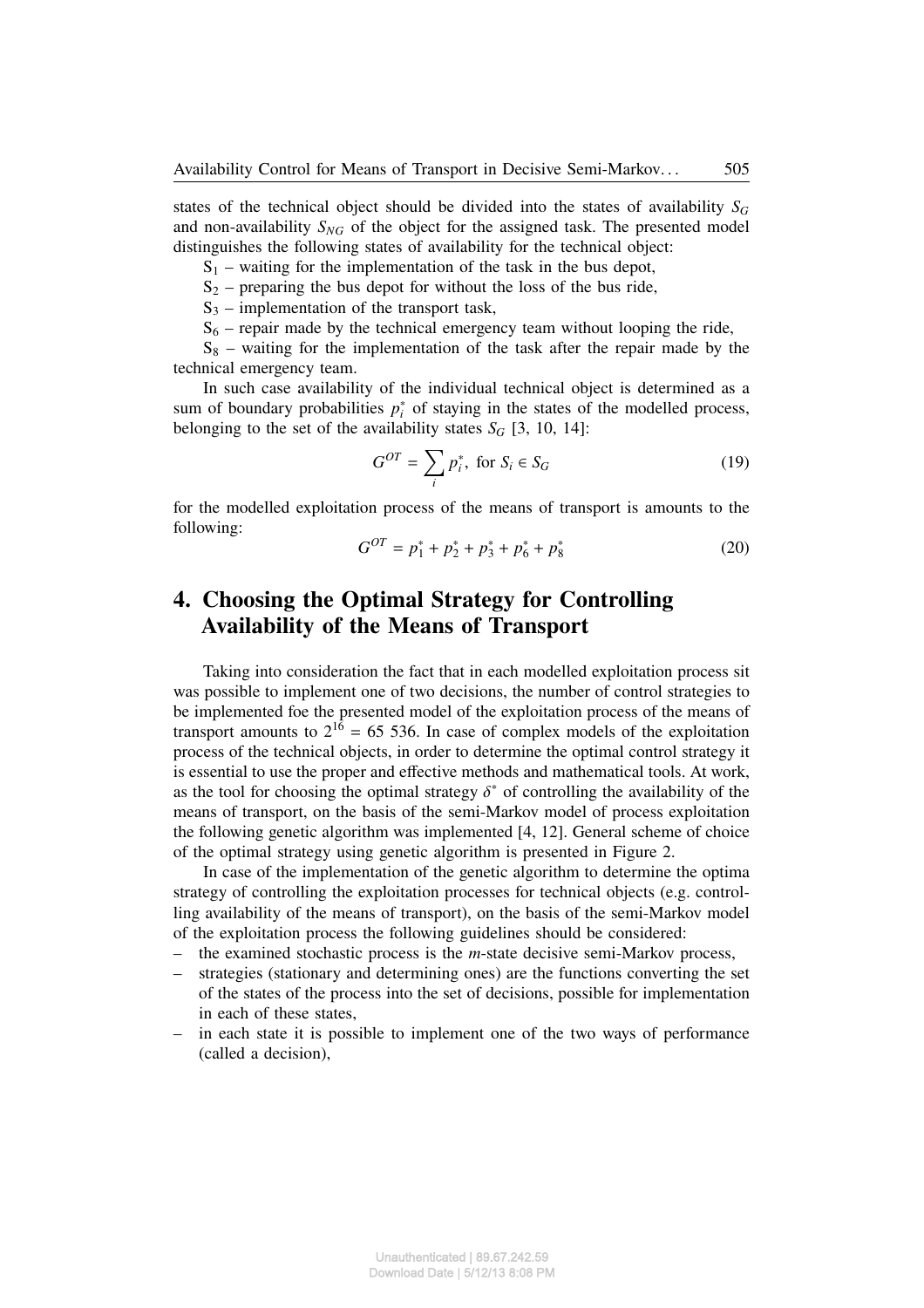

Fig. 2. General scheme of the genetic algorithm for determining the optimal strategy  $\delta^*$ 

 $-$  if the decisions are marked as 0 and 1 then the set of stationary and determining strategies will be the set of functions:

$$
\delta: S \to D,
$$

where:

*S* – is the set of the states of the process,  $S = \{1, 2, \ldots, m\}$ ,

*D* – is the set of decisions made in the states of the process, *D* = {0,1}.

On the basis of the following guidelines each possible control strategy can be presented as *m*-positioning sequence consisting of 0 and 1. This is then the positioning binary number. Therefore, an exemplary control strategy for the model of the exploitation process consisting of 16 states can be determined in the following way:

 $\delta = [1, 0, 1, 1, 0, 1, 1, 0, 1, 0, 1, 1, 1, 0, 0, 1].$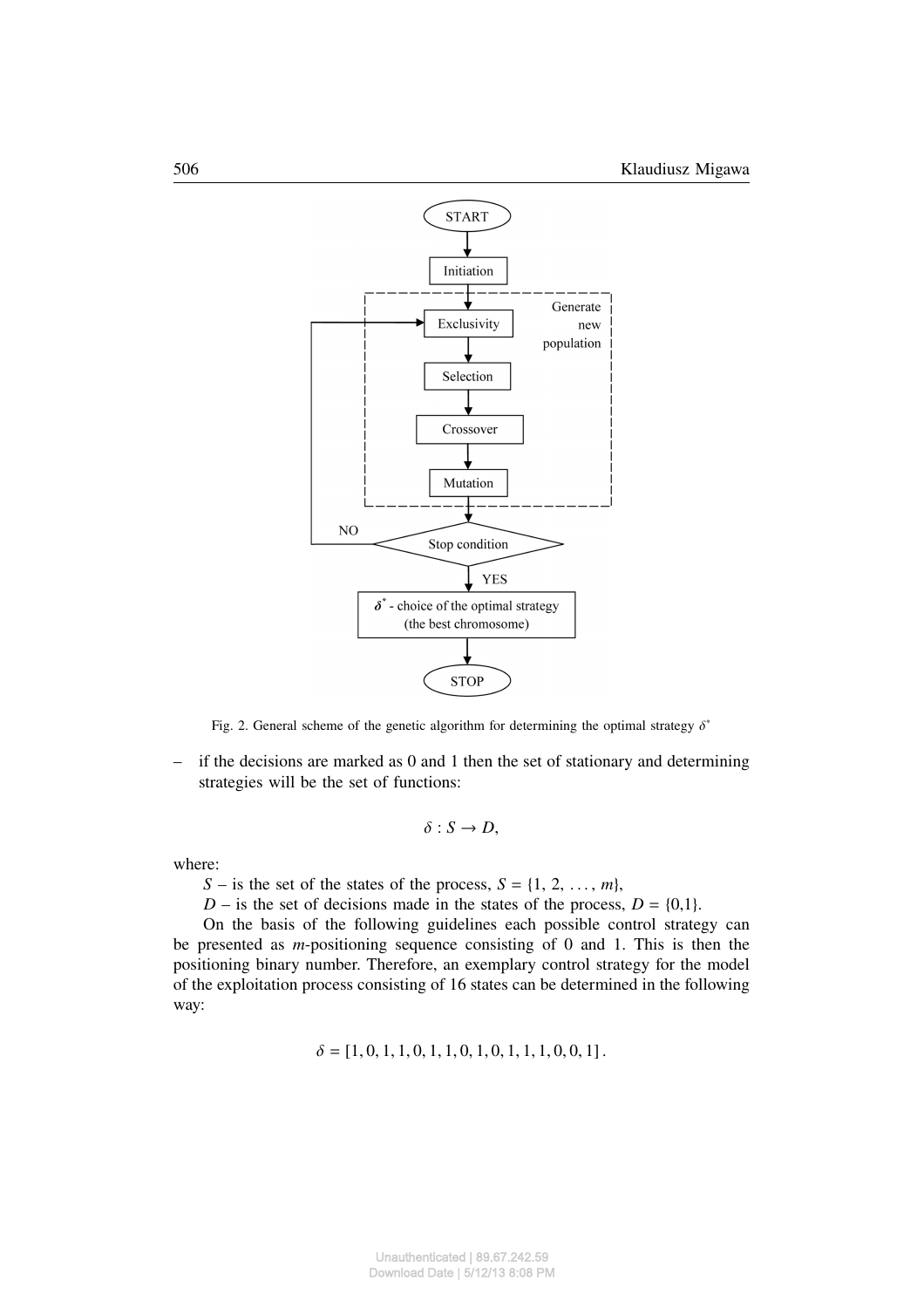#### **5. Summary**

The results of the research presented in the article constitute a partial solutions from the works implemented within the broader project which aimed at preparing a complex control method for the exploitation process of the means of transport with the usage of the decisive semi-Markov processes.

The presented method controlling availability of the technical objects (means of transport) means determination a proper strategy (a sequence of control decisions made in individual states of the model process) for which the function constituting the criterion of evaluation achieves an extreme value. In order to specify the optimal strategy controlling the availability of the technical objects the genetic algorithm was recommended.

Due to the general character the presented method canoe implemented for solving a broad spectrum of optimization issues concerning the exploitation systems for the technical objects such as: controlling availability and reliability, analysis of costs and profits, analysis of risk and safety etc. In each case there is a necessity to form properly the definition of the criterion and specifying possible control decisions made in the states of the examined exploitation process of the technical objects and estimating entrance date for the mathematical model of the process which consists of the values of the elements included in the matrix of the core of the process  $Q(t)$ , the matrixes of probabilities for changes *P* and the conditional matrixes for duration times of the states of the process Θ.

In the following stages of the implemented works, in order to specify the optimal strategy of the control of the exploitation process, implemented in the examined real exploitation system of the means of transport the entrance data for the model of the process and the computer program with the genetic algorithm will be prepared.

#### **References**

- 1. Cao X.-R.: Semi-Markov decision problems and performance sensitivity analysis. IEEE Transactions on Automatic Control, vol. 48, no. 5, 2003.
- 2. Grabski F.: Analiza ryzyka w decyzyjnych semi-markowskich modelach procesu eksploatacji. XXXVIII Zimowa Szkoła Niezawodności, Szczyrk, 2010.
- 3. Grabski F., Jaźwiński J.: Funkcje o losowych argumentach w zagadnieniach niezawodności, bezpieczeństwa i logistyki. WKiŁ, Warszawa, 2009.
- 4. Goldberg D.E.: Algorytmy genetyczne i ich zastosowanie. WNT, Warszawa, 2003.
- 5. Howard R.A.: Dynamic probabilistic systems. Semi-Markov and decision processes. vol. 2, John Wiley, New York, 1971.
- 6. Jaźwiński J., Grabski F.: Niektóre problemy modelowania systemów transportowych. Instytut Technologii Eksploatacji, Warszawa-Radom, 2003.
- 7. Kashtanov V.A.: Controlled semi-Markov processes in modeling of the reliability and redundancy maintenance of queueing systems. Applied Statistics and Operation Research, vol. 14, 2010.
- 8. Koroluk V.S.: Modele stochastyczne systemów. Naukova Dumka, Kiev, 1989.
- 9. Koroluk V.S., Turbin A.F.: Semi-Markov processes and their application. Naukova Dumka, Kiev, 1976.